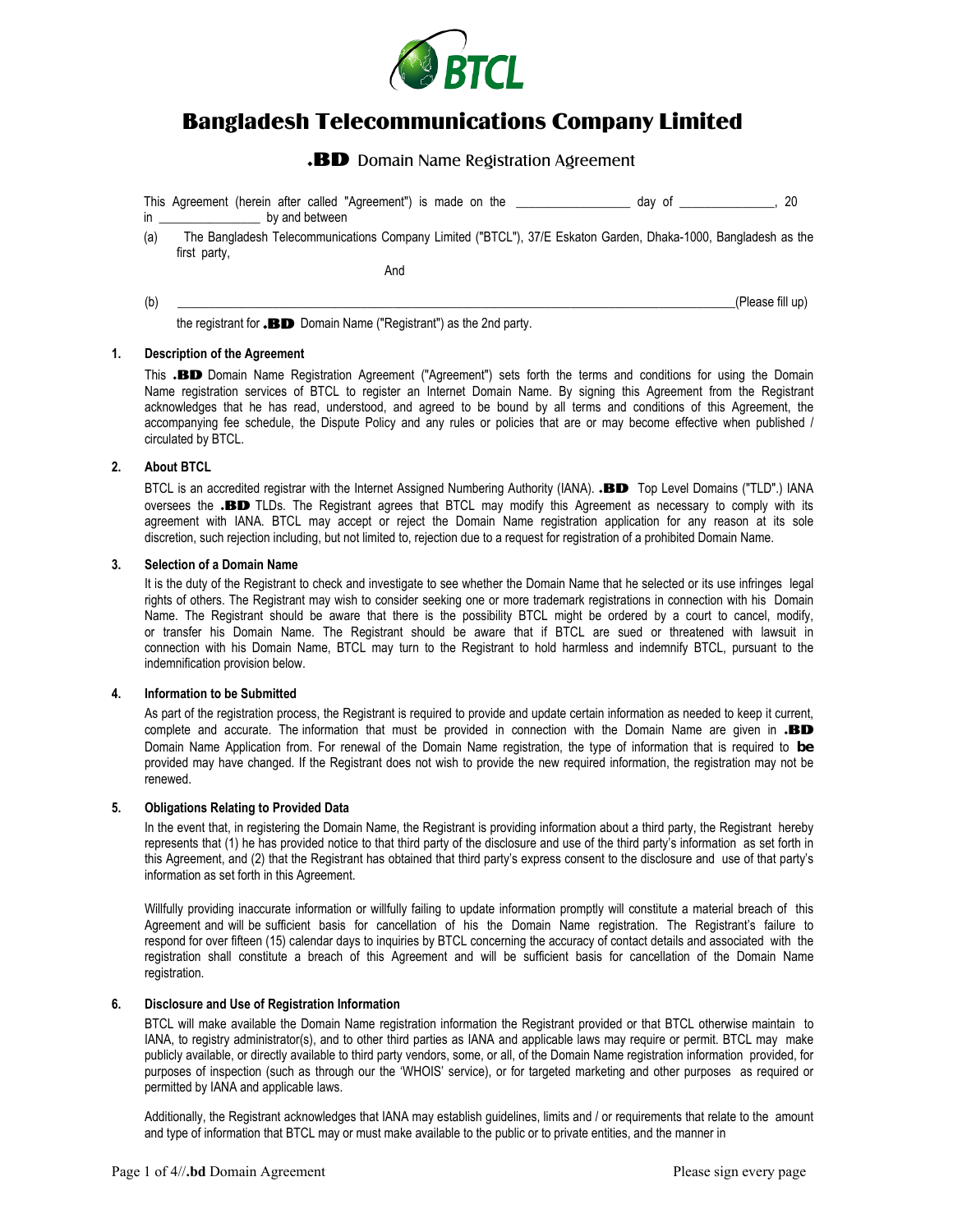which such information is made available.

The Registrant hereby consents to any and all such disclosures and use of, and guidelines, limits and restrictions on disclosure or use of, information provided by him in connection with the registration of a Domain Name (including any updates of such information), whether during or after the term of his registration of the Domain Name. The Registrant hereby irrevocably waives any and all claims and causes of action he may have arising from such disclosure or use of your Domain Name registration information by BTCL.

#### **8 Fees and Payment**

The Registrant hereby agrees to pay BTCL, at the time of submitting the application for registration, the fees as set forth in the BTCL PRICE SCHEDULE, which is incorporated into this Agreement by reference, for the initial registration of the Domain Name and, should the Registrant choose to renew the registration, subsequent renewals of the registration.

All fees / charges shall have to be paid in advance or within the specified time, failing which may lead to suspension or cancellation of this Domain Name registration.

All fees are non-refundable, in whole or in part, even if the Registrant's Domain Name registration is suspended, cancelled or transferred prior to the end of this then current registration term. BTCL reserves the right to change fees, surcharges, renewal fees or to institute new fees at any time, for any reason, at its sole discretion. The use of the services by the Registrant after any such changes become effective will be deemed as his acceptance of those charges.

The Registrant will be notified when renewal fees are due. Should these fees go unpaid within the time specified in a notice regarding renewal, the registration will be canceled. Payment must be made in Cash or such other method as BTCL may indicate in the registration application or renewal form.

#### **9. Dispute Policy**

The Registrant agrees to be bound by the BTCL Domain Name Dispute Policy ("Dispute Policy"), which is hereby incorporated by reference and made a part of this Agreement. Any disputes regarding the right to use the chosen Domain Name are subject to the Dispute Policy provisions in effect at the time the Domain Name registration is disputed by a third party, in the event such a dispute arises. The Registrant also agrees that, in the event a Domain Name dispute arises with any third party, the Registrant will indemnify and hold BTCL harmless pursuant to the indemnification provision below.

#### **10. Change of Ownership**

Prior to the effectiveness of any transfer of ownership of the Registrant's Domain Name to another entity, the Registrant will pay BTCL the then-current amount set forth in the PRICE SCHEDULE for the transfer of ownership of a Domain Name. As a condition of any such transfer of ownership of the Domain Name, the entity to which the Registrant seeks to transfer the Domain Name (the "Transferee") shall agree in writing to be bound by all terms and conditions of this Agreement. The Domain Name will not be transferred until BTCL receives such written assurances, and actual payment of the transfer fee, or reasonable assurance of payment of the transfer fee from some other entity (such reasonable assurance as determined by BTCL in its sole discretion). If the attempt to transfer the Domain Name registration without paying BTCL the then-current amount set by BTCL for the transfer of ownership of a Domain Name, or if the entity to which the Registrant seeks to transfer the Domain Name fails to agree in writing to be bound by all terms and conditions of this Agreement, any such transfer will be null and void, and will result in the Domain Name registration being revoked without a refund of any charges incurred in attempting to register or transfer that Domain Name.

### **11. Modifications to Agreement, Price Schedule and Dispute Policy**

During the period of this Agreement, BTCL may: (1) revise the terms and conditions of this Agreement, the Price Schedule and Dispute Policy; and (2) change the services provided under this Agreement. Any such revision or change will be binding and effective immediately on posting of the revised Agreement or change to the service(s) on BTCL web site. It is the duty of the Registrant to review BTCL web site periodically to be aware of any such revisions. The Registrant's continued use of the Domain Name shall constitute his acceptance of this Agreement, Price Schedule and the Dispute Policy with the new modifications. If the Registrant does not agree to any of such changes, he may request that his Domain Name registration be cancelled or transferred to a different Domain Name Registrar. Such cancellation or request for transfer will be his exclusive remedy if the Registrant does not wish to abide by any changes to this Agreement, Price Schedule or Dispute Policy.

#### **12. Ownership of Data**

The Registrant agrees and acknowledges that BTCL owns all databases, compilations, collective and similar rights, title and interests worldwide in BTCL's Domain Name database, and all information and derivative works generated from the Domain Name database.

#### **13. Acceptable Use Policy**

BTCL reserves the right to suspend or cancel the Registrant's Domain Name in the event the Registrant intentionally register a Domain Name for one or more of the following purposes:

i) To send unsolicited e-mailings to more than twenty-five (25) e-mail users, if such unsolicited e-mailings could reasonably be expected to provoke complaints;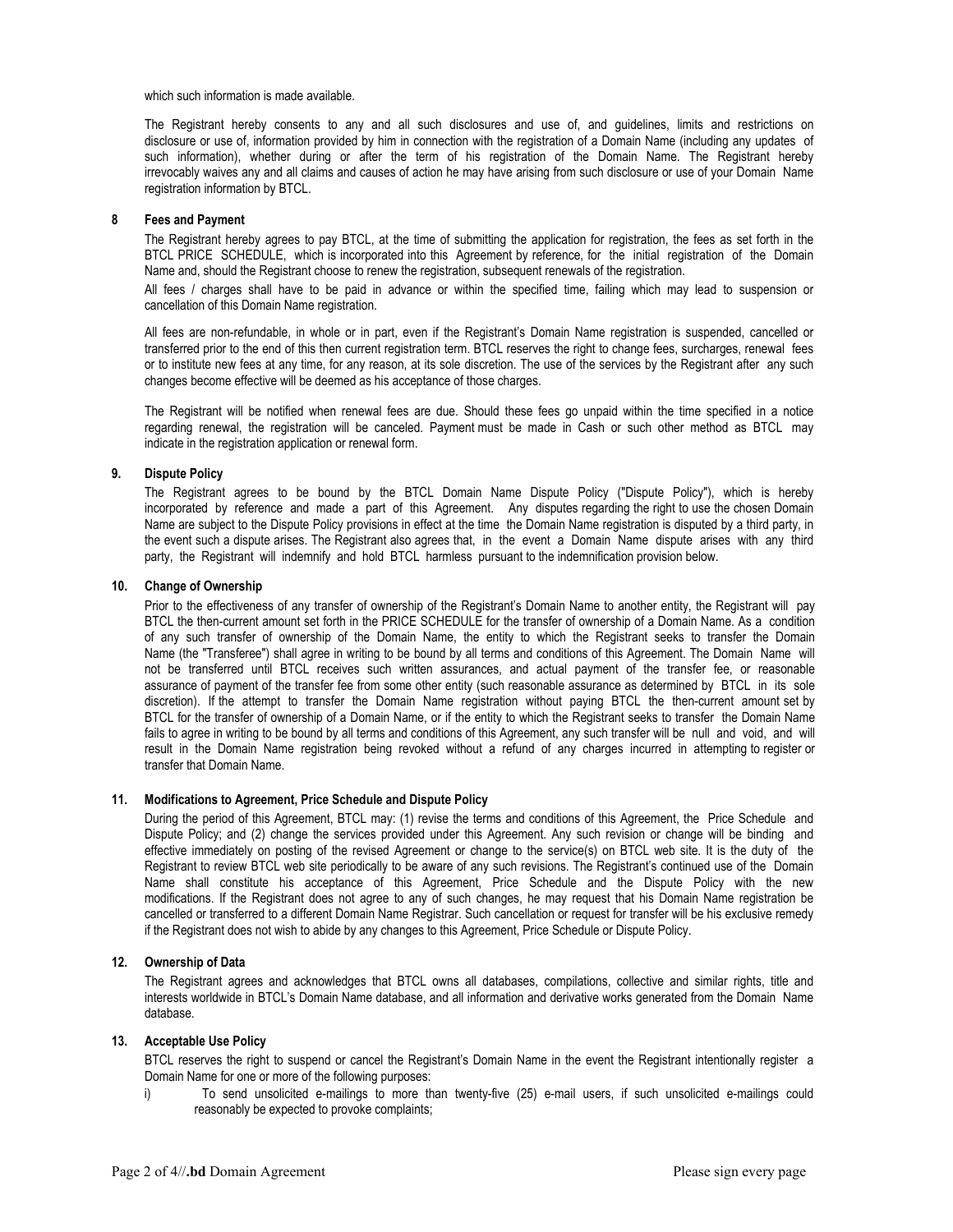- ii) The falsification of user information provided to BTCL or to other users of the services in connection with use of a BTCL services;
- iii) The use of BTCL services for illegal activities and activities harmful to others computers, data, software or networks including but not limited to, hacker activities, virus creation and distribution, e-mail bombs etc.;
- iv) To use BTCL services to post the following on the Internet:
	- a. Copyright, trademark, patent, trade secret or other intellectual property infringement, including but not limited to, offering pirated computer programs or links to such programs, serial or registration numbers for software programs, copyrighted music, copyrighted images; copyrighted texts etc.;
	- b. Displaying material that exploits children under 18 years of age;
	- c. Displaying material that is obscene;
	- d. Providing material that is offensive to the online community, including but not limited to, profanity, bigotry, prejudice, racism, hatred, etc.;
	- e. Promoting or providing information about illegal activities, promoting physical harm or injury against any group or individual, or promoting any act of cruelty to animals;
	- f. Defaming any person or group;
	- g. Promoting or soliciting for participation in multilevel marketing or pyramid schemes;
	- h. Gathering personally identifiable information for unlawful purposes.
- v) To use BTCL services for propagation of anything subversive of the state or law.
- vi) Above all, the Registrant agrees to use BTCL services only for lawful purposes. BTCL reserves the right to terminate any account for which a hosted domain is found to be in violation of any Bangladesh state law or regulation, including but not limited to, material in violation of Bangladesh copyright law, and material legally judged to be threatening or obscene.

#### **14. Agents and Licenses**

If the Registrant is registering a Domain Name for someone else, the Registrant represents that he has the authority to nonetheless bind that person as a principal to all terms and conditions provided herein, including the Dispute Policy. If the Registrant licenses the use of the Domain Name registered to him to a third party, the Registrant nonetheless remains the Domain Name holder of record, and remains responsible for all obligations under this Agreement, including but not limited to payment obligations, and providing (and updating, as necessary) both his own full contact information, and accurate technical, administrative, billing and zone contact information adequate to facilitate timely resolution of any problems that arise in connection with the Domain Name and its registration.

#### **15. Limitation of Liability**

BTCL shall not be liable for any (a) Suspension or loss of a Domain Name registration; (b) Use of the Domain Name; (c) Interruption of business or business losses; (d) Access delays or access interruptions to BTCL's registration system; (e) Data non-delivery, mis-delivery, corruption, destruction or other modification between the registrant and BTCL; (e) Events beyond BTCL's reasonable control; (f) The processing of the application; (g) The processing of any modification to the account associated with the Domain Name; (h) Loss or liability from acts of god or "Force Major"; (i) Loss or liability resulting from errors, omissions, or misstatements in any and all information or services provided under this Agreement; or (j) Application of the Dispute Policy.

BTCL shall also will not be liable for any indirect, special, incidental, or consequential damages of any kind (including lost profits) regardless of the form of action whether in contract, tort (including negligence), or otherwise, even if BTCL has been advised of the possibility of such damages. BTCL's entire liability, and the Registrant's exclusive remedy, with respect to any services provided by BTCL under this Agreement and any breach of this Agreement is solely limited to the amount the Registrant paid for such services. In no event shall BTCL's maximum aggregate liability exceed the total amount paid by the Registrant for initial registration of the Domain Name, and any renewals thereof in the past five years.

#### **16. Indemnification**

The Registrant hereby agrees to defend, indemnify and hold harmless BTCL and the Domain Name Registry, Network Solutions, Inc, their respective officers, employees, agents, subsidiaries, parents and affiliated companies, (collectively the "Indemnified Parties"), from any and all claims, demands, loss, errors, omissions, causes of action, judgments or awards, including attorneys' fees and expenses resulting from any claim, demand or action arising out of or in any way related to the registration, claim to or use of the Domain Name. Such claims shall include, but shall not be limited to, claims based upon trademark or service mark infringement, trade name infringement, dilution, tortuous interference with contract or prospective business relations, unfair competition, defamation or injury to reputation, or other injuries or any other claim of damage to business. The Indemnified Parties shall provide written notice to the Registrant of any such claim, demand or action and the Registrant shall thereafter promptly assume the above obligations. The failure of any Indemnified Party to give notice shall not affect the rights of the other Indemnified Party.

#### **17. Representations and Warranties**

The Registrant hereby declares that, to the best of his knowledge and belief, neither the registration of his Domain Name nor the manner in which it is directly or indirectly used infringes the legal rights of a third party. The Registrant further declares and warrants that all information provided by him in connection with his Domain Name registration is accurate. The Registrant